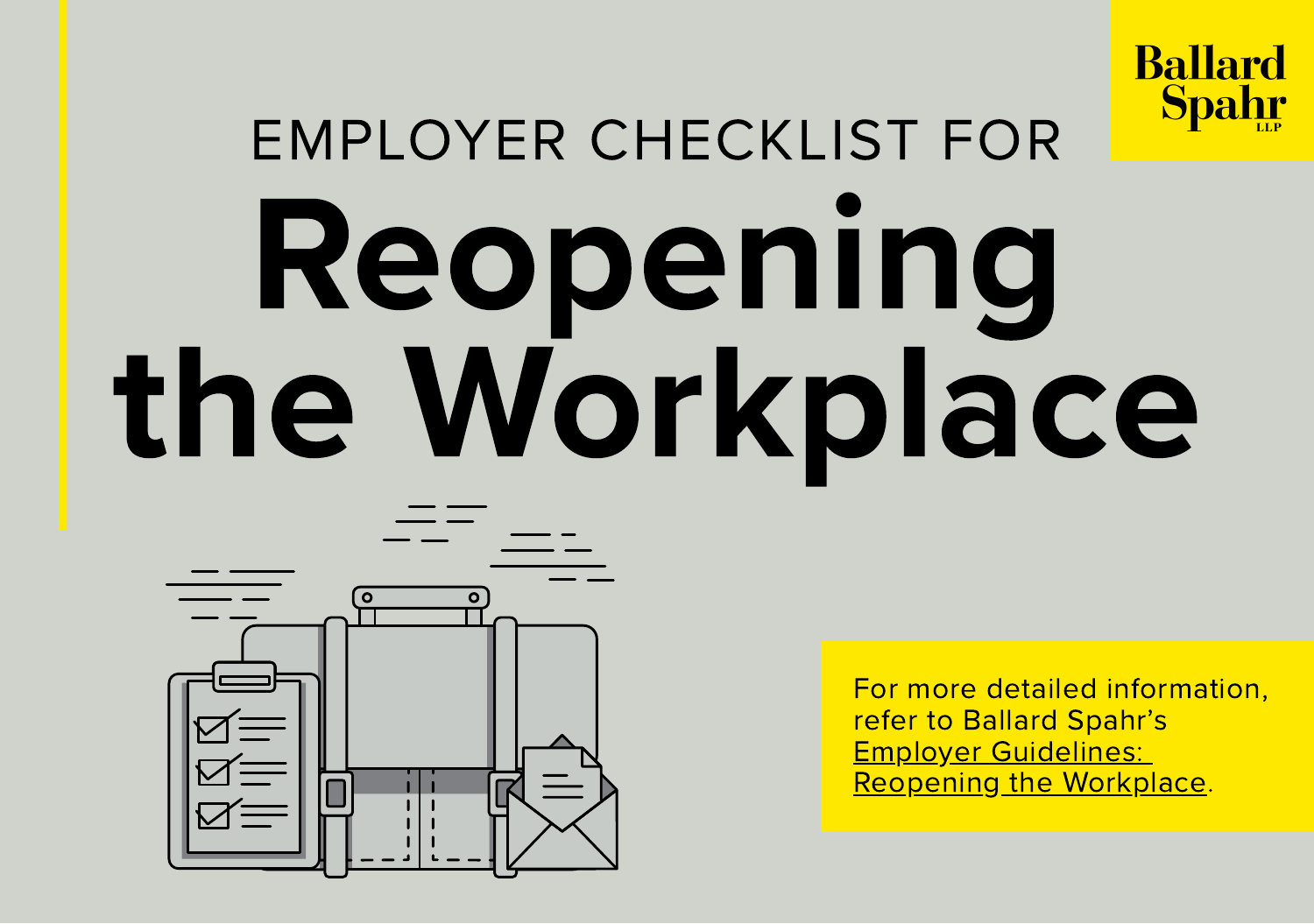#### IDENTIFY A REOPENING TASK FORCE

Develop and implement COVID-19 policies; address employee concerns; review federal, state, and local guidelines.

| ロ                   |  |  |
|---------------------|--|--|
| $\overline{\bm{u}}$ |  |  |
|                     |  |  |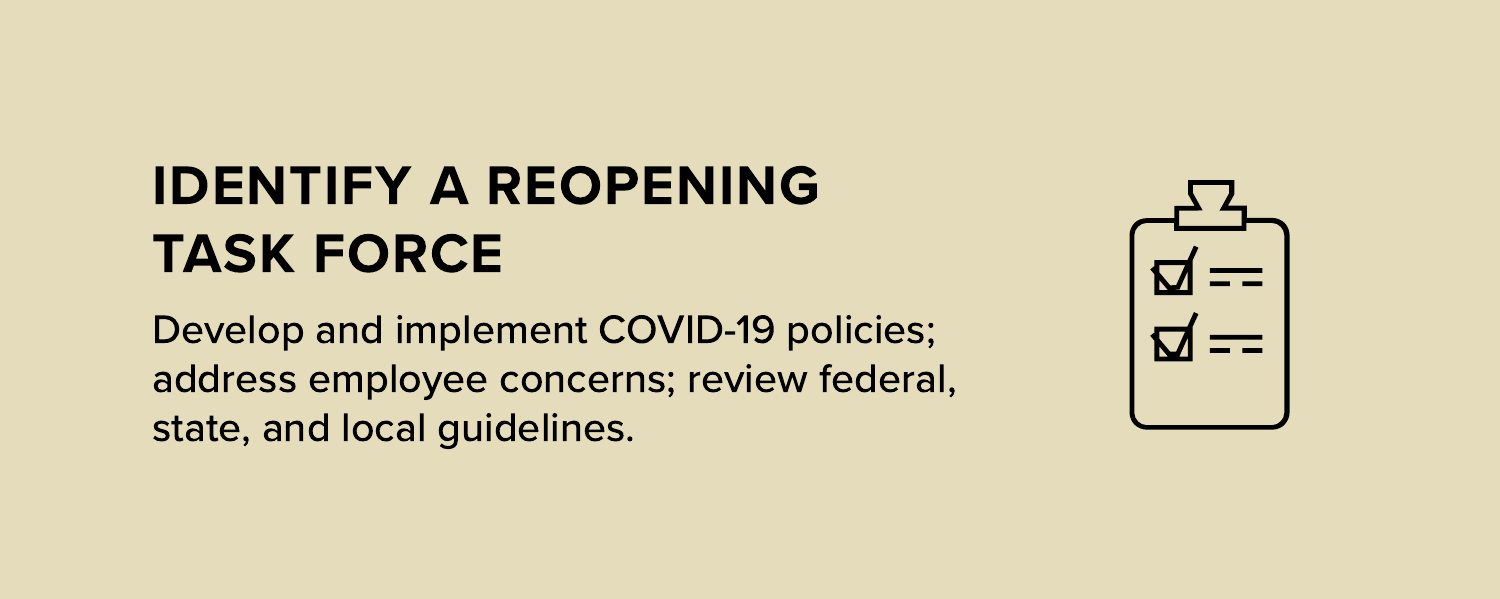

# CONDUCT A COVID-19 RISK/HAZARD ASSESSMENT

Carefully review business-specific health concerns that re-opening will pose.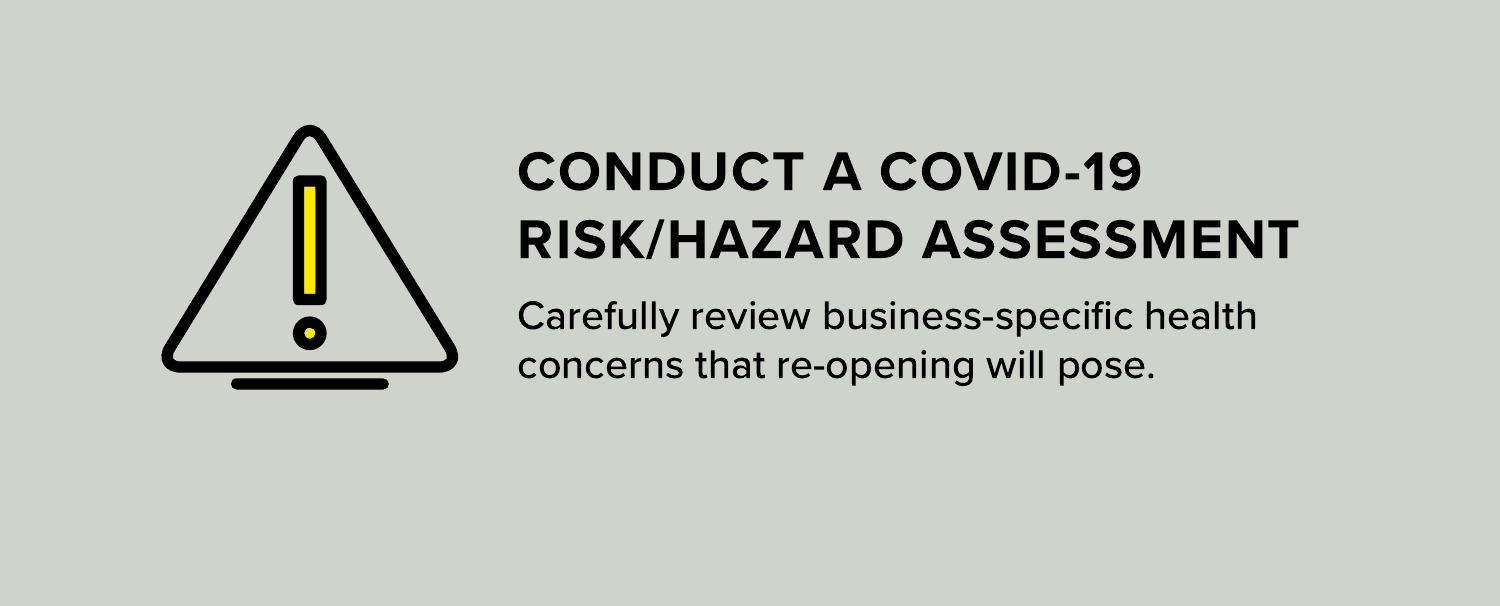#### DEVELOP A HIRING PLAN

Create a sound process with clear, objective selection criteria to determine which employees will be rehired.

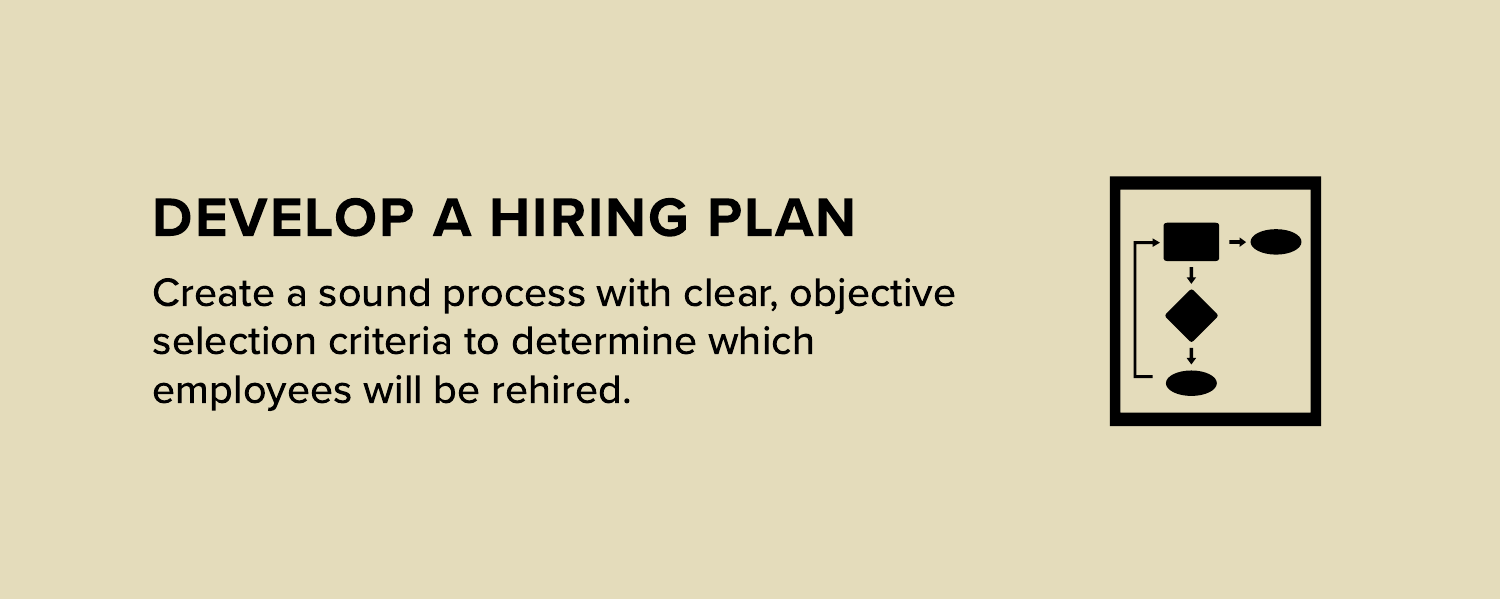

#### DRAFT THE RETURN TO WORK LETTER

Think carefully about any information you will communicate to employees in advance of their return to the workplace.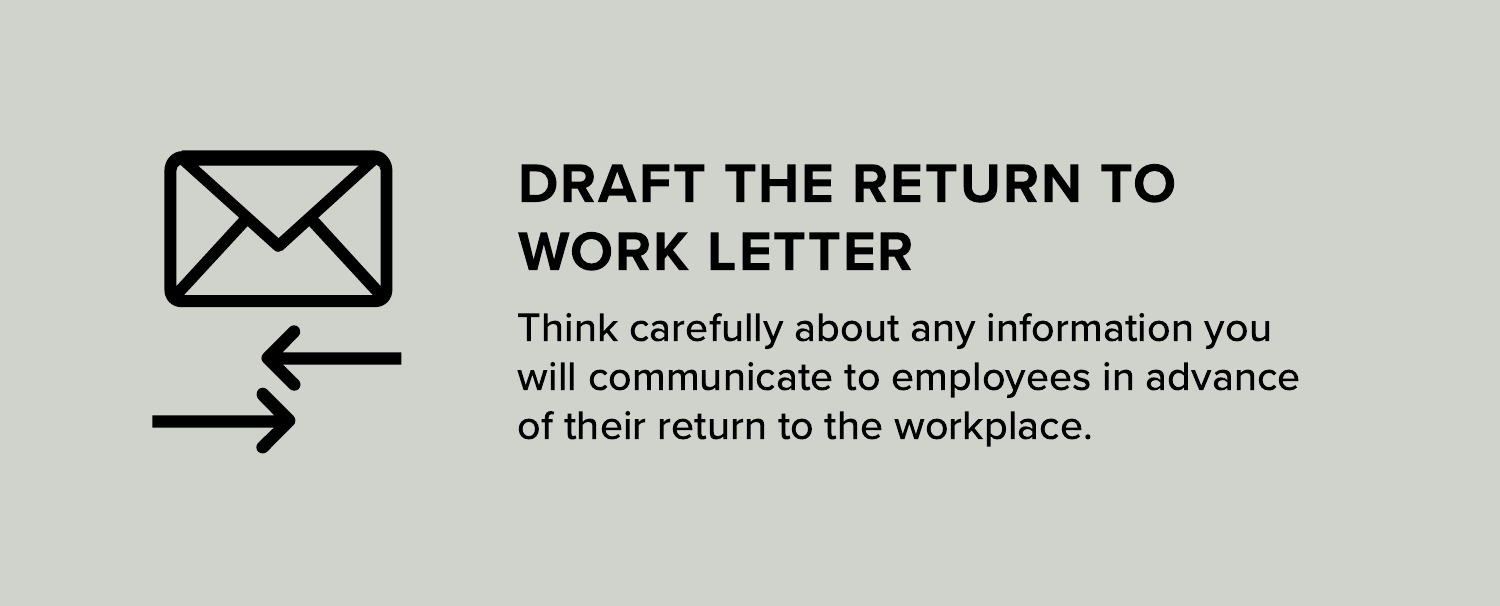#### CREATE HEALTH AND SAFETY PROTOCOLS

Develop new workplace protocols implementing COVID-19 safety and prevention measures.

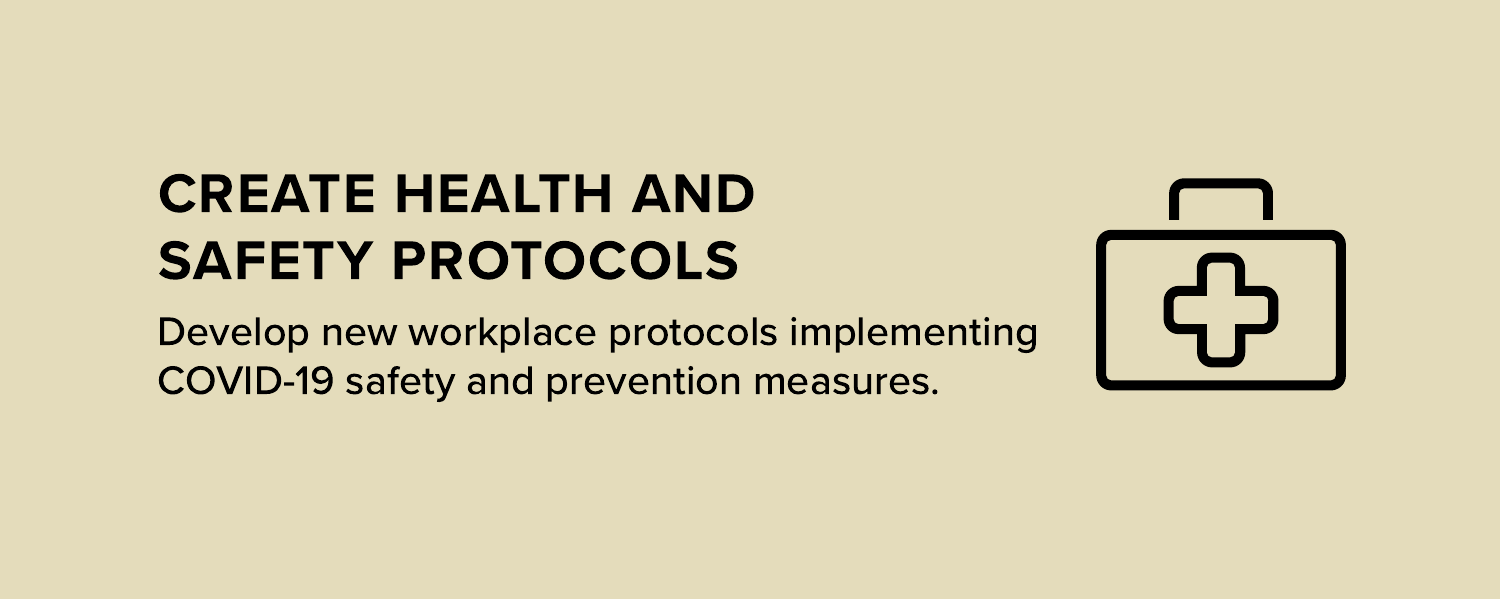

# DEVELOP A TESTING/SCREENING POLICY

Consider which tests to implement, who will conduct the tests, who will evaluate the tests and report results, and whether additional personnel may be needed to complete these tasks. Comply with all applicable laws.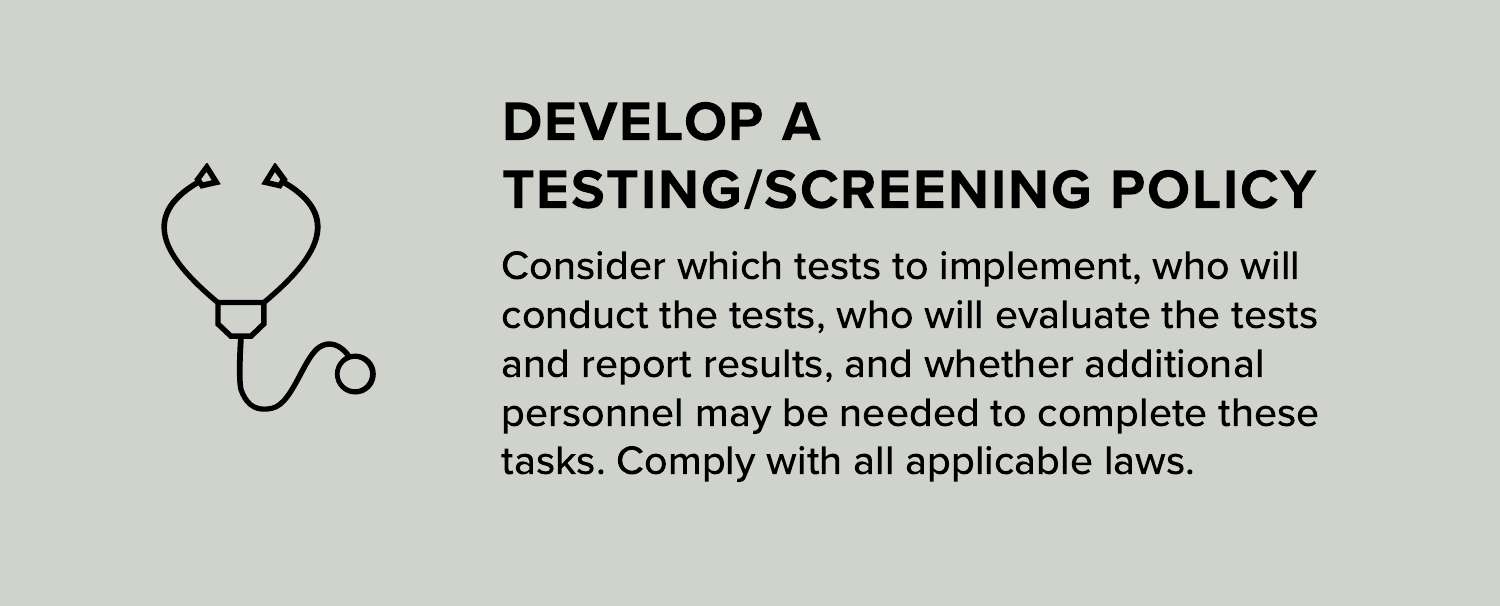#### DRAFT A COVID-19 EMERGENCY RESPONSE PLAN

Identify next steps in the event an employee or visitor tests positive for COVID-19. See our Employer Guidelines: Responding to a Positive COVID-19 Diagnosis in the [Workplace.](https://www.ballardspahr.com/-/media/files/alerts/covid-19-responding-to-positive-diagnosis---04-17-20.pdf)

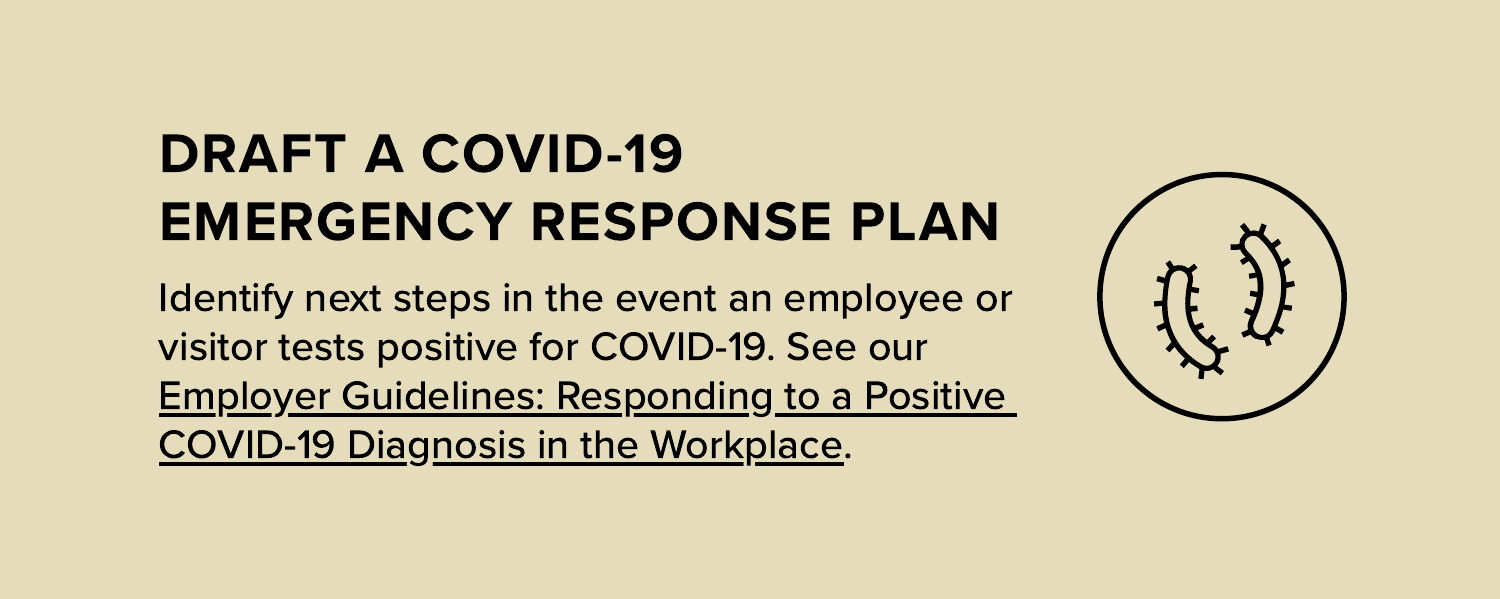

#### EVALUATE LEAVE POLICIES

A variety of leave policies may be at play when employees return to work. See our model [FFCRA](https://www.ballardspahr.com/-/media/files/alerts/covid19--model-ffcra-policy-revised-with-41020-dol--041320.docx?la=en&hash=A774E63F729878B97F31EE381D416B9C) policy.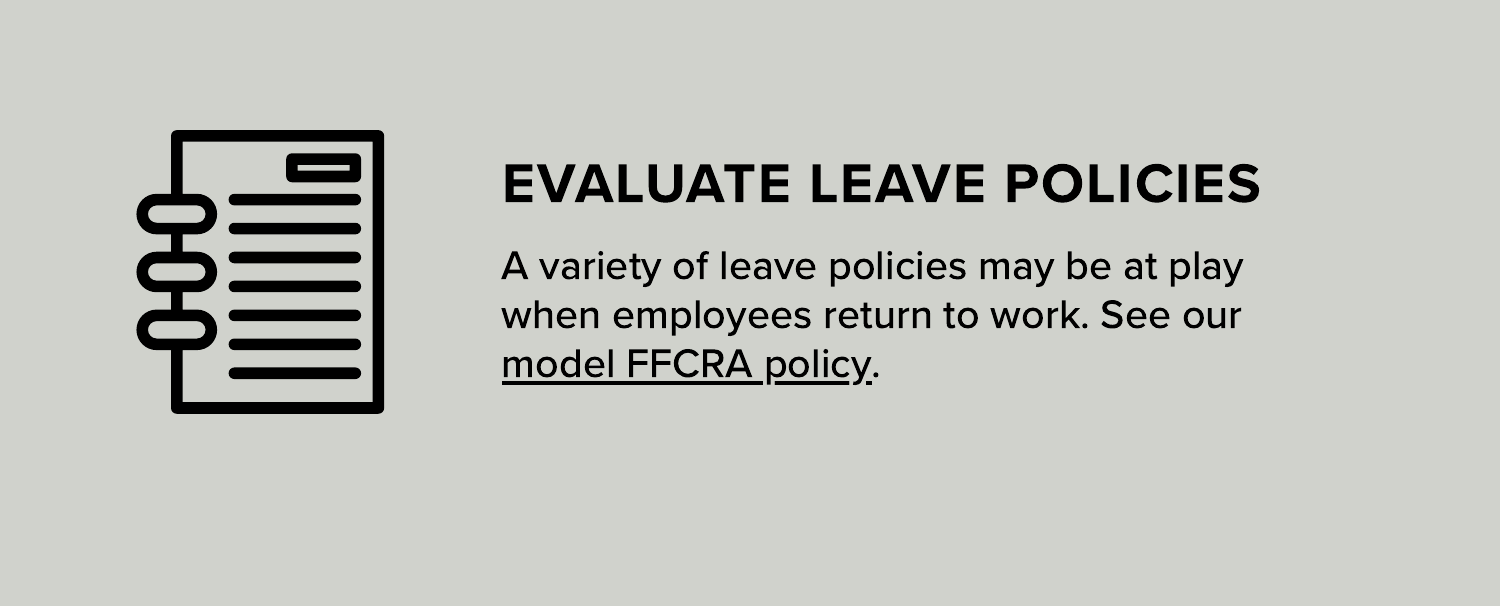# CONSIDER IMPLICATIONS FOR OTHER WORKPLACE POLICIES, PRACTICES, AND INTERACTIONS

Review existing policies and modify if necessary to comply with federal, state and local laws, and new COVID-19 policies.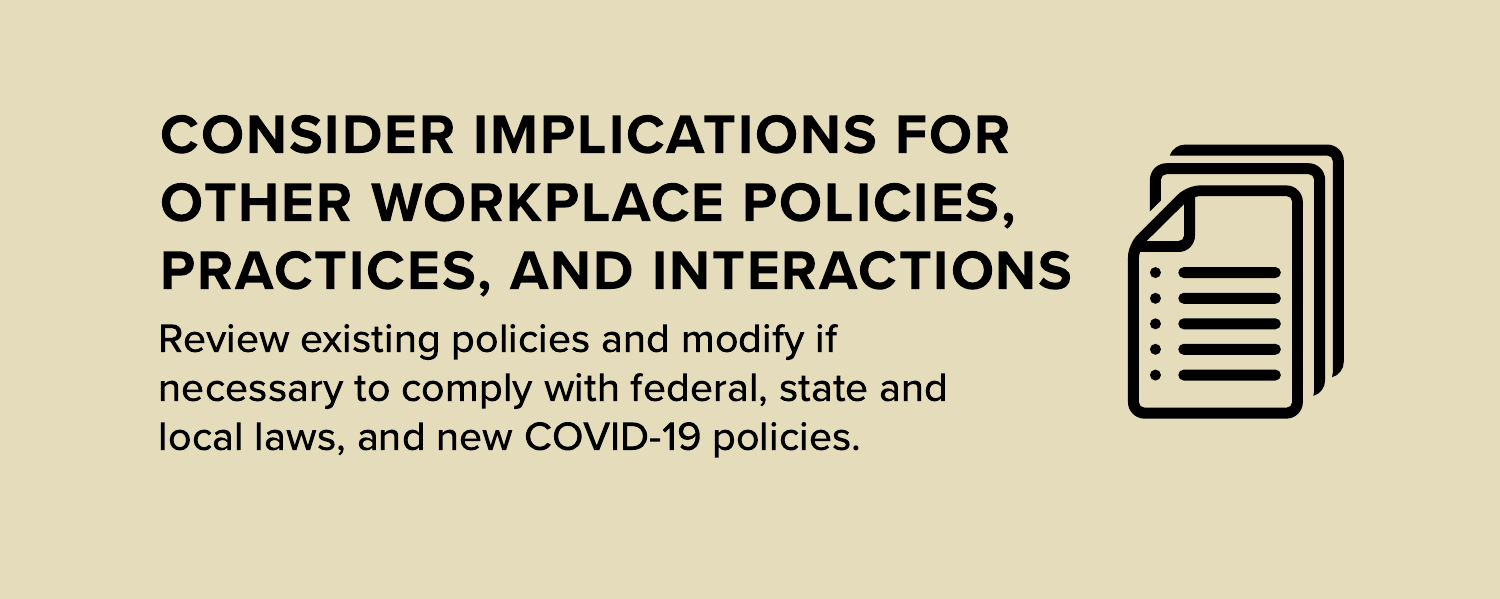

# DRAFT A TELEWORK/REMOTE WORK POLICY

As the potential for remote work continues (or returns after reopening) a clear cut policy is more important than ever.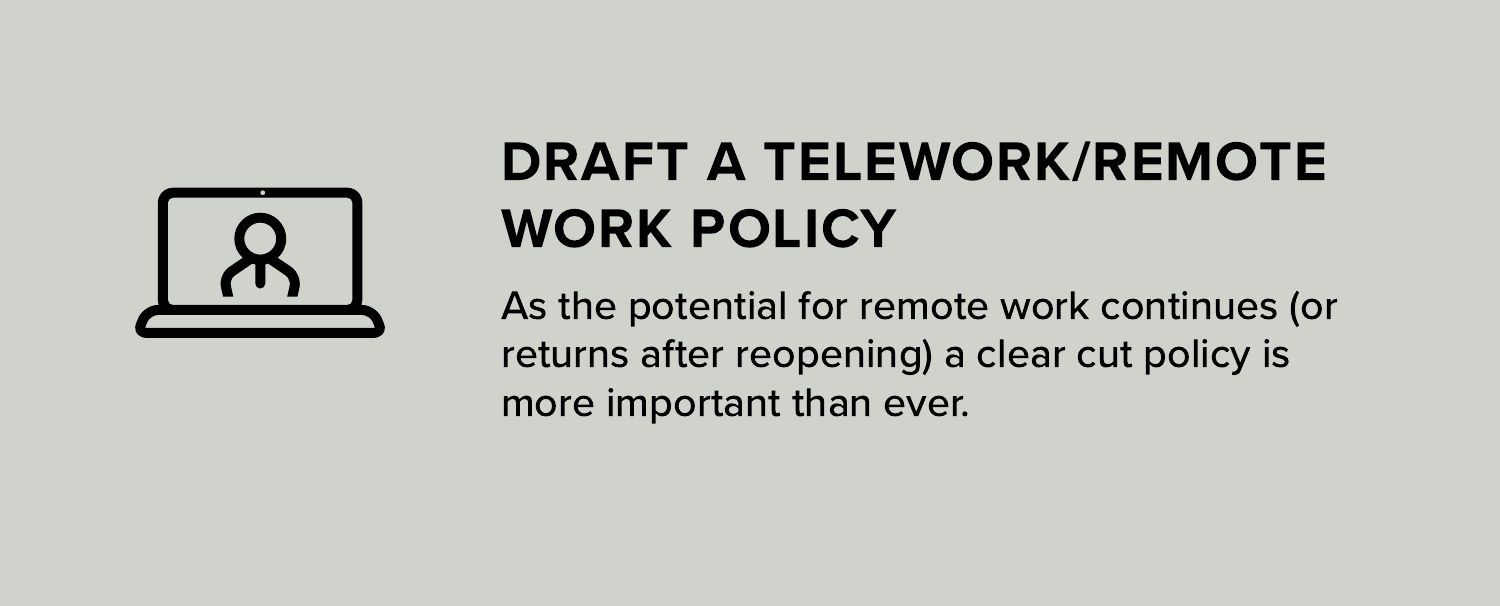# CREATE A COMMUNICATION PLAN

Develop a comprehensive communication plan to educate employees, supervisors, and managers on workplace changes, policies, and protocols.

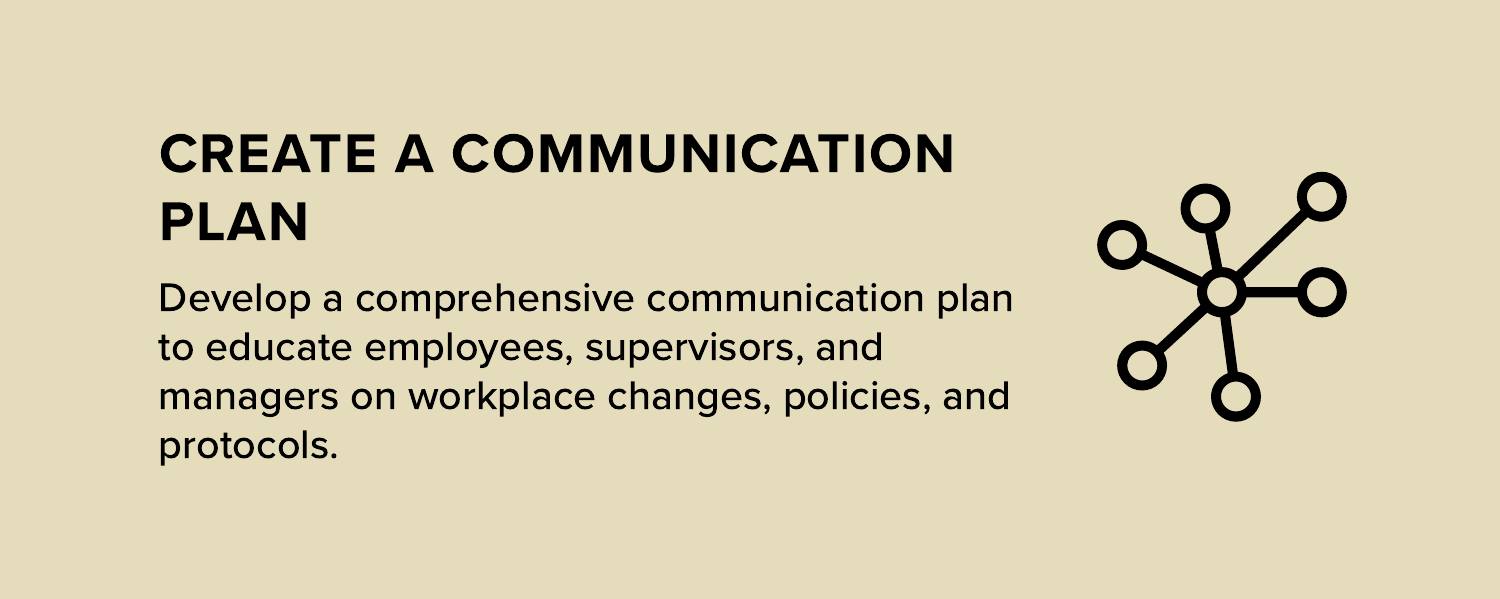

# ANTICIPATE REQUESTS FOR ACCOMMODATION

Prep for employees who may be fearful of reentering the worksite—anxiety and underlying health conditions may lead to requests for accommodation.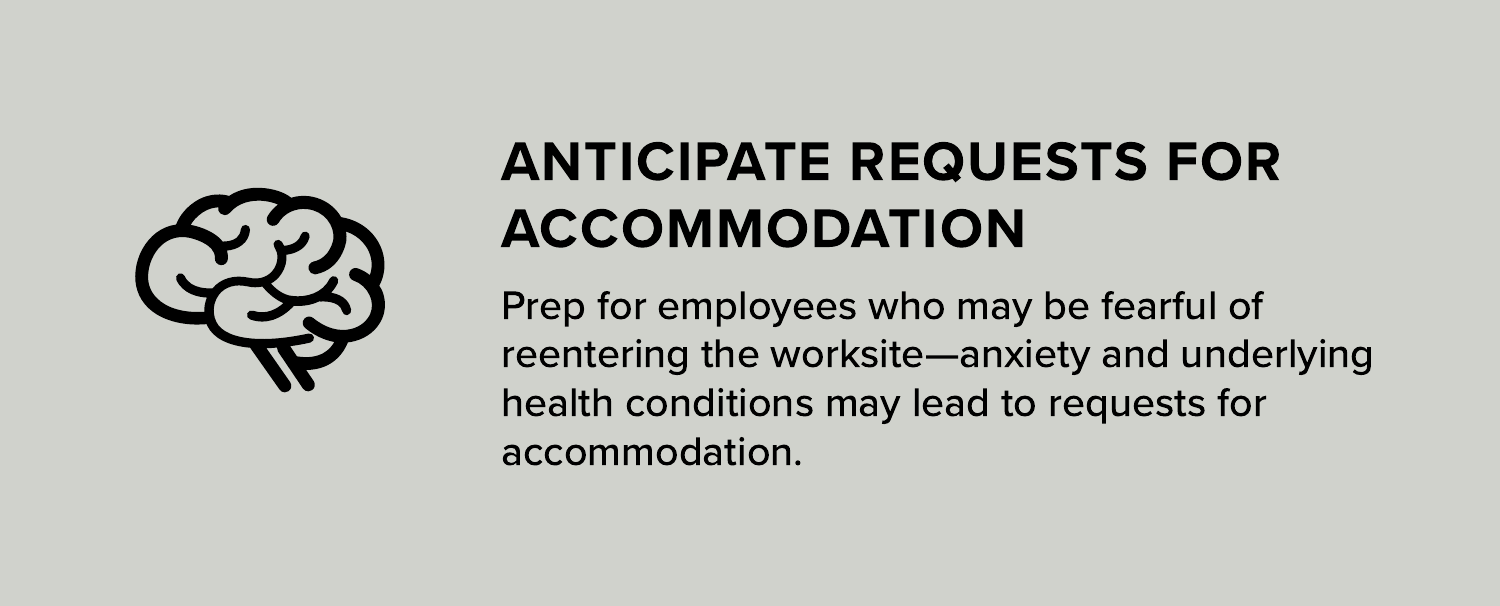# CREATE A PUBLIC RELATIONS PLAN

As part of the plan to reopen, employers should consider whether to prepare a PR strategy to address media inquiries that could impact both employee morale and public perception.

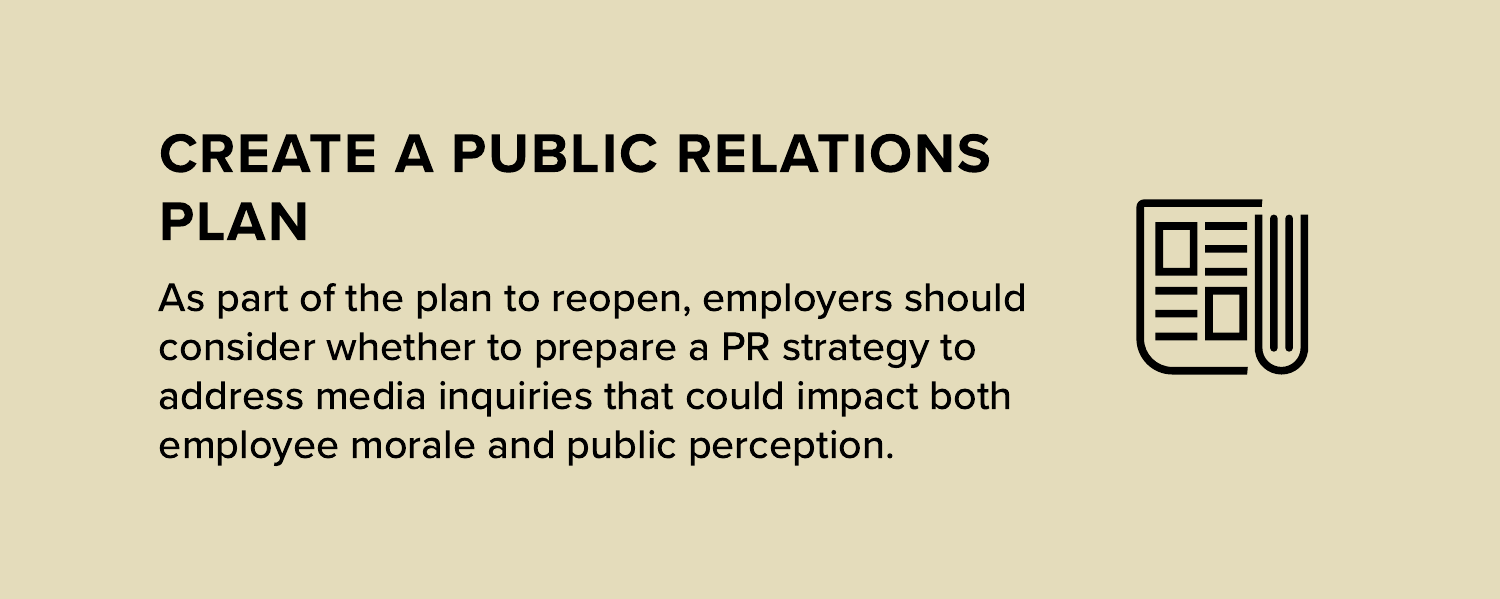

# UPDATE WORKPLACE POSTINGS

Consider posting reminders about new policies, including reminders for employees to wash hands, social distance, and wear PPE. See the OSHA [Poster](https://www.osha.gov/Publications/OSHA3994.pdf) and CDC [Postings.](https://www.cdc.gov/coronavirus/2019-ncov/communication/print-resources.html?Sort=Date::desc)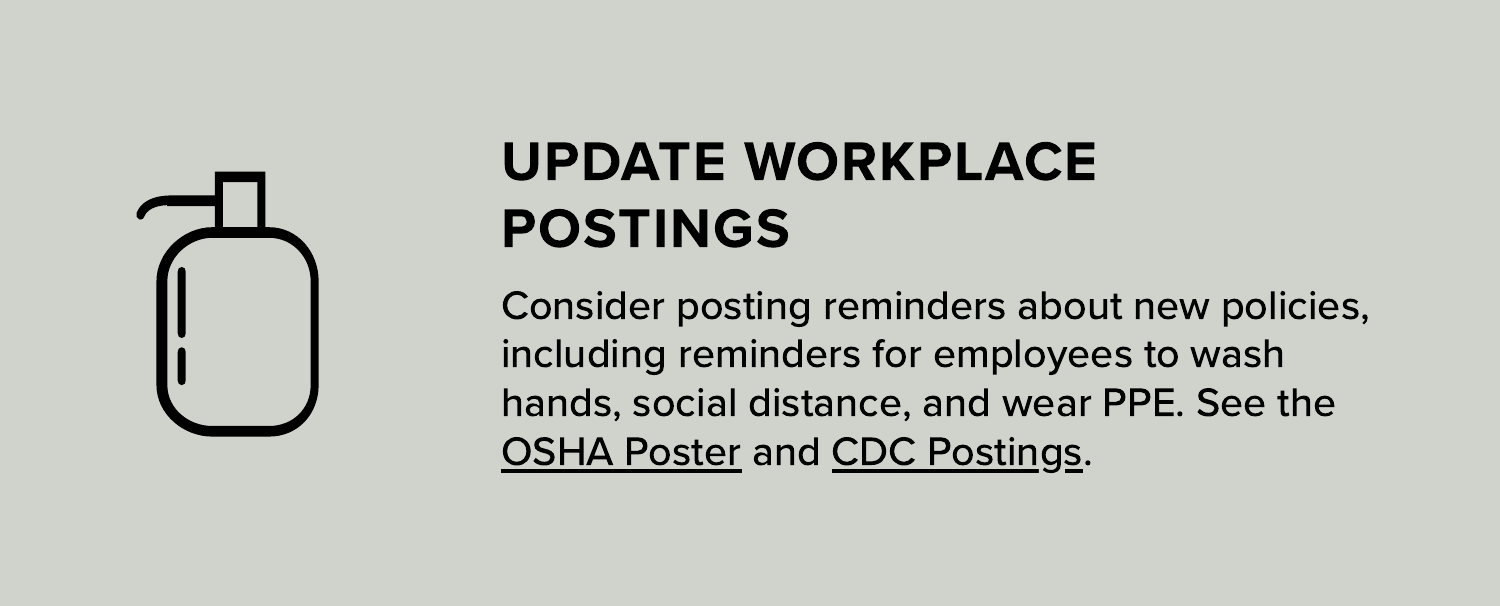## DEVELOP A PLAN FOR RENEWED CLOSURES

Your reopening plan should address how to implement an organized closure in the event that in-person operations are forced to retrench due to COVID-19.